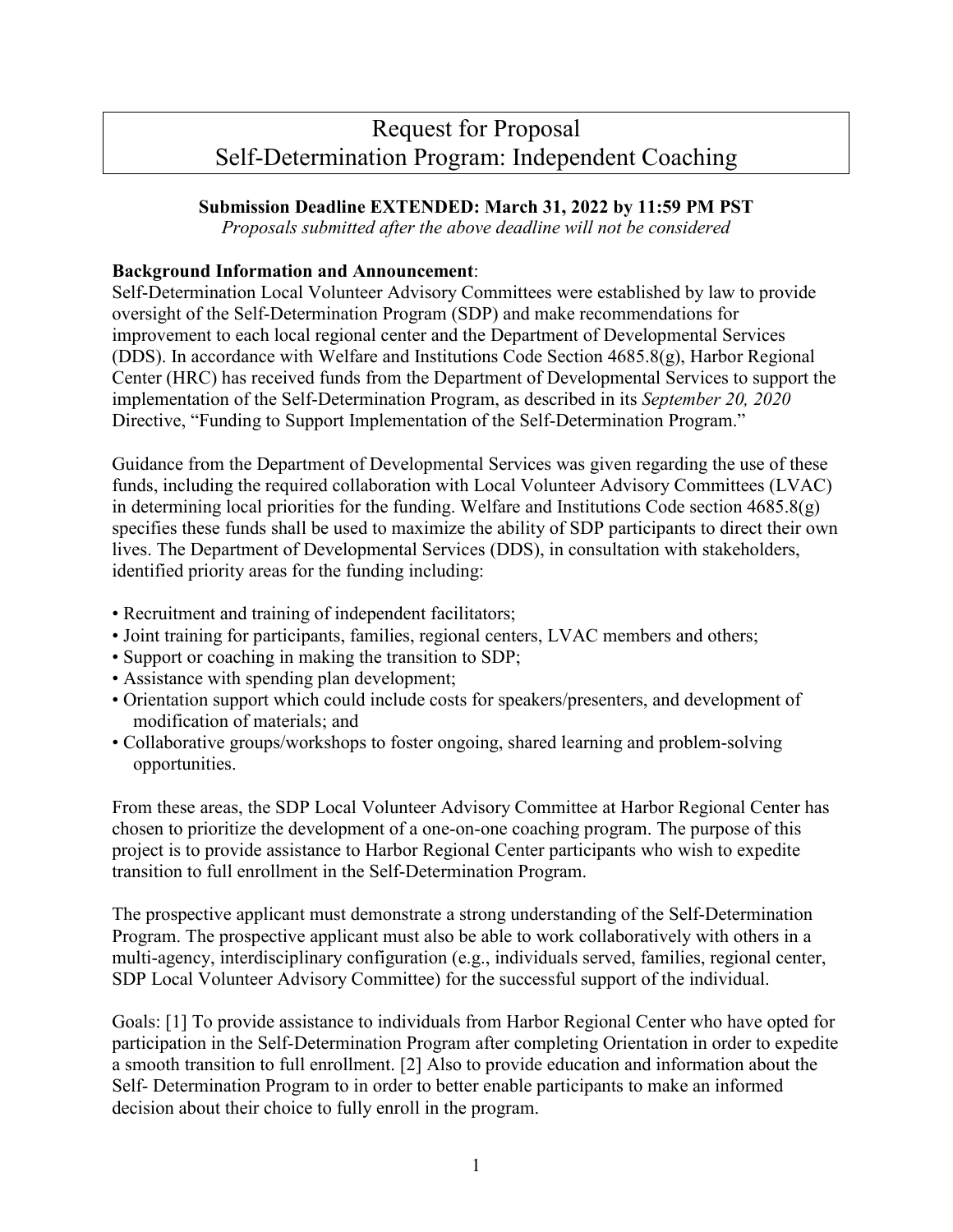# **Total Funds available for this project is: up to \$80,874**

### **Avoiding Conflict of Interest**:

Contractor agrees not to have any conflict of interest. While providing the services hereunder, Contractor shall not be an employee of the State of California, State Council on Developmental Disabilities, Department of Developmental Services, or Harbor Regional Center. Further, if any individual selects Contractor to act as such participant's Independent Facilitator (as defined in Welfare and Institutions Code Section 4658.8(c) (2)), this Agreement shall automatically terminate at that time with respect to such participant. At all times Contractor acts as Independent Facilitator for a participant, (i) Contractor shall not otherwise provide services to such participant pursuant to their Individual Program Plan (IPP), and (ii) Contractor shall not be employed by, or otherwise receive compensation of any nature from any person or entity providing services to the participant pursuant their IPP.

### **Eligible Applicants**:

Both nonprofit and proprietary organizations are eligible to apply. Employees of Regional Centers are not eligible to apply. Applicants must disclose any potential conflicts of interest per Title 17 Section 54500. The applicant must secure and maintain their own liability insurance at the time of the award of this Request for Proposal. Applicants must be in good standing with Regional Centers.

### **Qualifications Sought in an Applicant**:

1. Understanding of SDP and the steps needed to fully transition into the program.

2. Person-Centered Planning and Independent Facilitator training. Proof of training/certification is required.

3. Significant experience in creating Person-Centered Plans, plus demonstrated success in supporting individuals to fully enroll in California's Self-Determination Program.

4. Strengths in a variety of Person-Centered Plan approaches, active listening, and teamwork skills.

5. Experience with providing direct services/supports to persons with developmental disabilities.

6. Extensive understanding regarding unmet needs, budget certification and spending plan development.

7. Ability to read, write, and speak English. Other preferred languages for service delivery include Spanish, Japanese, Korean, and/or Mandarin.

8. Cultural sensitivity and resourcefulness to help support individuals to overcome barriers to full enrollment.

9. Understanding of the Home and Community Based Services (HCBS) Final Rule and how it applies to the Self-Determination Program.

10. A history of positive working relationships with the community and applicable government agencies. If applicant is a current vendor, applicant must be in good standing with the regional center.

11. Experience in project development, including the ability to complete projects, meet project timelines and manage a project of this size and scope.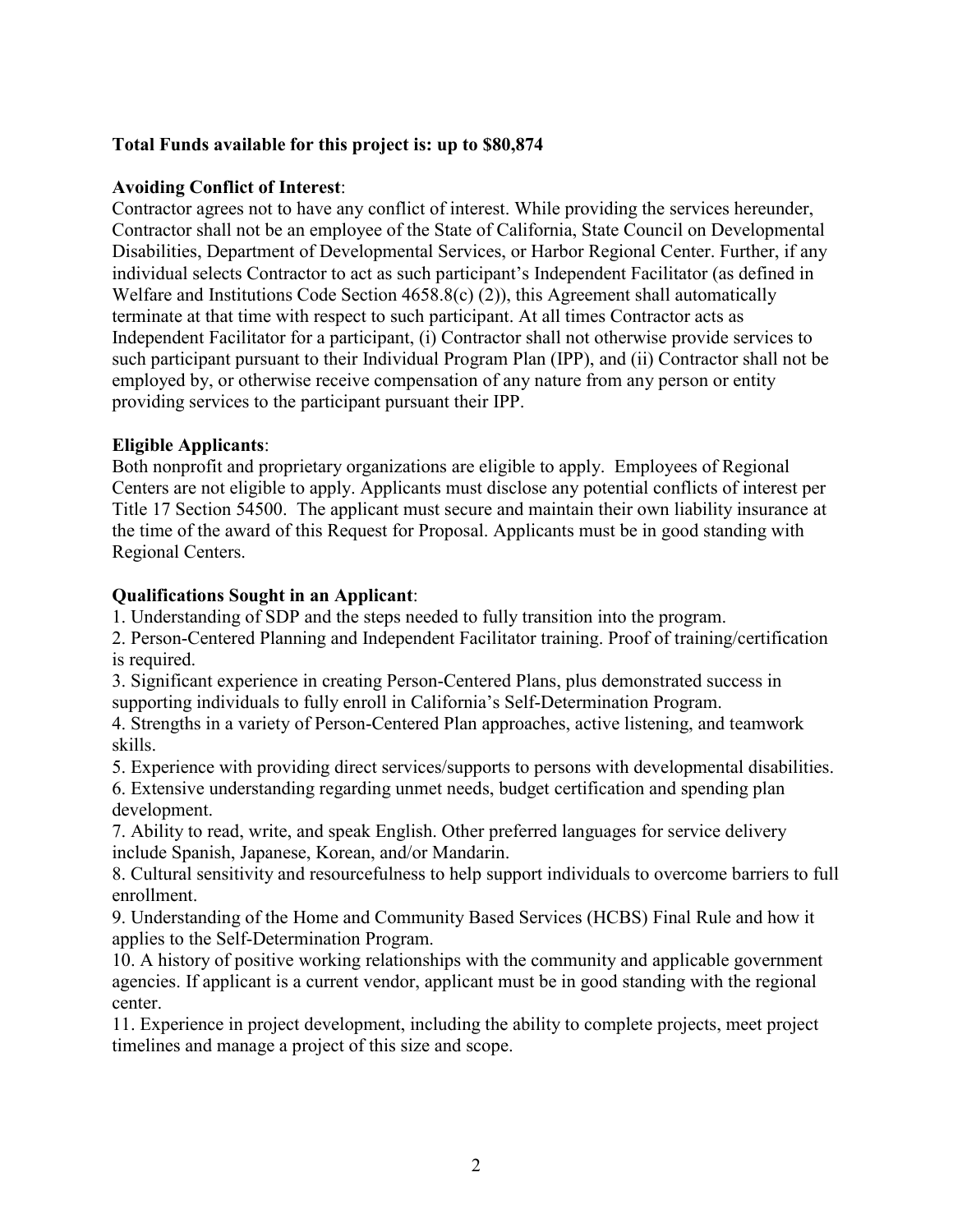## **Expectations**:

1. Connect with individuals who have expressed a desire to pursue the Self-Determination Program after completing Orientation, but who are experiencing difficulty or confusion in progressing toward full enrollment. Initial referral will be through communication from the participant's Service Coordinator, HRC staff, or through self-referral. If the latter, participants will be asked to notify their Service Coordinator that they are seeking support from the SDP Coaching Program before support can begin.

2. Identify with the participant where they are in in the Self-Determination process by utilizing the "Self-Determination Program Flow Chart" (see page 6 in this packet), and help that individual advance by providing services, referrals, advising, explaining options and/or other resources needed to progress to the next step, **with the ultimate goal of full enrollment. Note**: [1] This chart was developed during the initial SDP roll-out, so please note the *notification step* is no longer necessary for enrolling in the SDP program. [2] This chart is translated into additional languages here: [https://www.dds.ca.gov/initiatives/sdp/resources-and-tools/.](https://www.dds.ca.gov/initiatives/sdp/resources-and-tools/) Another flow chart resource that is highly recommended to reference is in Disability Voices United's book "*Think Outside the Box"* (revised March 2021, p. 94) "Your Self-Determination Path", which is an updated, detailed flow chart.

3. The selected applicant will be required to complete the first draft of their proposed service design within 45 days of the signed contract.

### **Proposal Writing Guidelines and Content Requirements**:

Please include the following in your application: *\*Not to exceed 10 pages*

1. List the name of your organization or individual applying. Include best contact phone number and email address.

2. Provide information on the language(s) in which you can fluently provide support. Explain how you will integrate cultural sensitivity and resourcefulness into your programming to help support individuals to overcome barriers to full enrollment.

3. Describe the experience, training, and skills that qualify you to carry out this particular project, specifically in reference to:

- Person-Centered Planning/Independent Facilitation,
- Recruitment/hiring and training of employees,
- Developing spending plans and budget certification,

- Understanding of unmet needs, how to identify them, example of how you would advocate for them

- Understanding of the HCBS Final Rule, and how it applies to Self-Determination
- -Assisting individuals in fully enrolling in the SDP, and at which regional center(s)

4. Describe any additional relevant qualifications that you wish to include.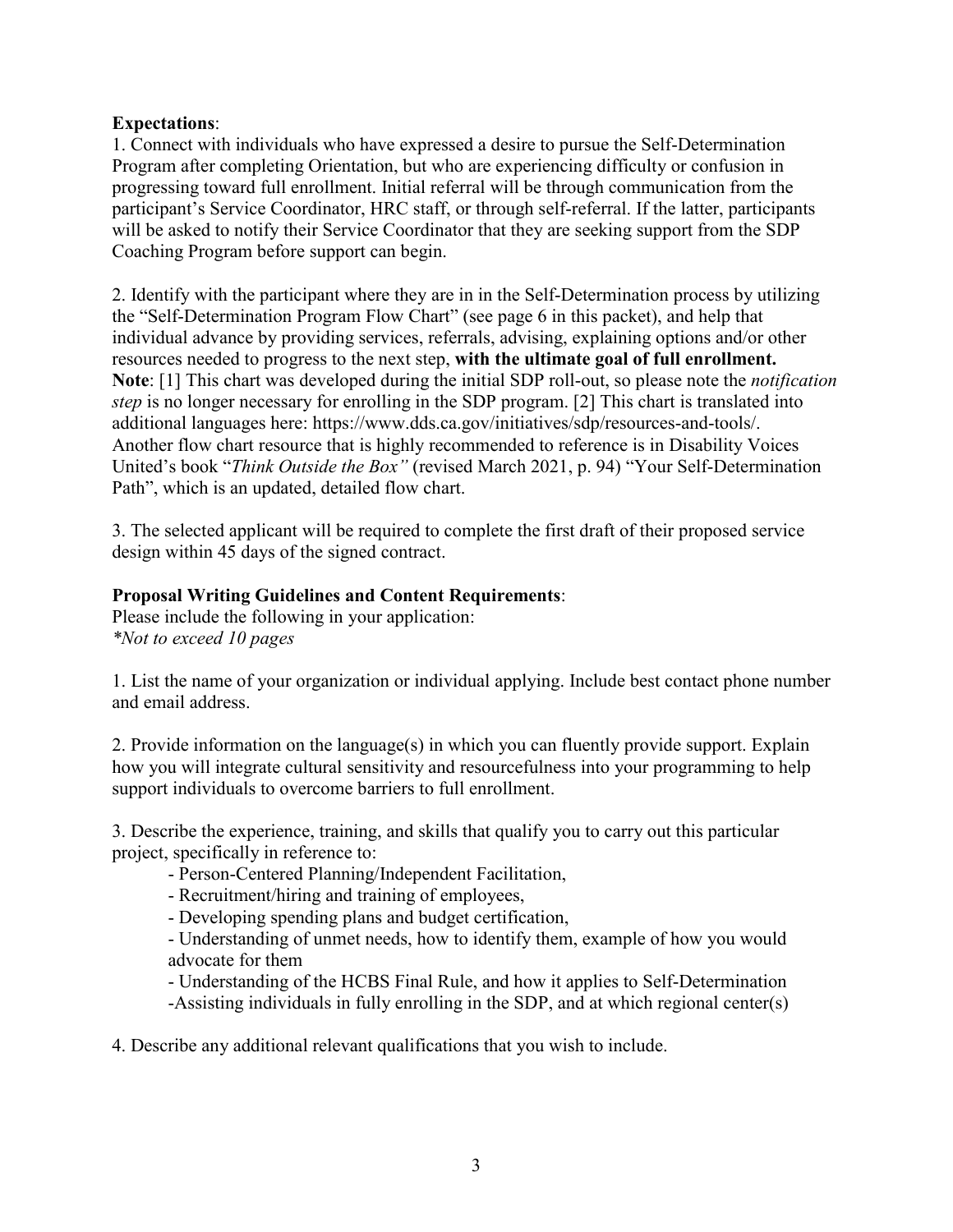5. Provide a description of how services will be provided. This might include your proposed process, timeline, sample training curriculum, supporting educational materials to be developed, etc. How will services be provided (in-person, zoom?) What type of accessibility will participants have to you/your organization when enrolled in this program? How do you determine success/completion?

6. Include your proposed budget/rate of reimbursement for these grant monies and provide justification.

# **Evaluation and Selection Procedures**:

All proposals received by the deadline will be reviewed and scored by the SDP Local Volunteer Advisory Committee and an HRC Resource Developer. Proposals will be reviewed for timeliness, completeness, quality, experience, fiscal stability, and reasonableness of proposed costs, ability of applicant to identify and achieve participant outcomes, and the ability of proposed project to respond to the identified needs of HRC. After preliminary review and scoring, an interview with the finalists will be scheduled. All applicants will receive notification of the selection decision regarding their proposal.

# **Application Scoring Rubric**:

| <b>Proposed Section</b>                        | <b>Maximum Score</b> |
|------------------------------------------------|----------------------|
| Experience and expertise in creating person-   | 20                   |
| centered plans using a variety of              |                      |
| methodologies depending on the participant's   |                      |
| needs and preferences                          |                      |
| Demonstrated understanding in unmet needs,     | 20                   |
| budget certification, and spending plan        |                      |
| development                                    |                      |
| Demonstrated understanding of the HCBS         | 20                   |
| Final Rule, as well as demonstrated success in |                      |
| supporting individuals in fully enrolling in   |                      |
| California's Self-Determination Program        |                      |
| Demonstrated ability to support various        | 20                   |
| language needs and to integrate cross-cultural |                      |
| sensitivity and resourcefulness into           |                      |
| programming                                    |                      |
| Proposal budget and statement of work          | 20                   |
| describing the services to be provided         |                      |
| <b>Total Maximum Points</b>                    | 100                  |

# **Costs for proposal submission**:

Applicants responding to the RFP shall bear all costs associated with the development and submission of a proposal.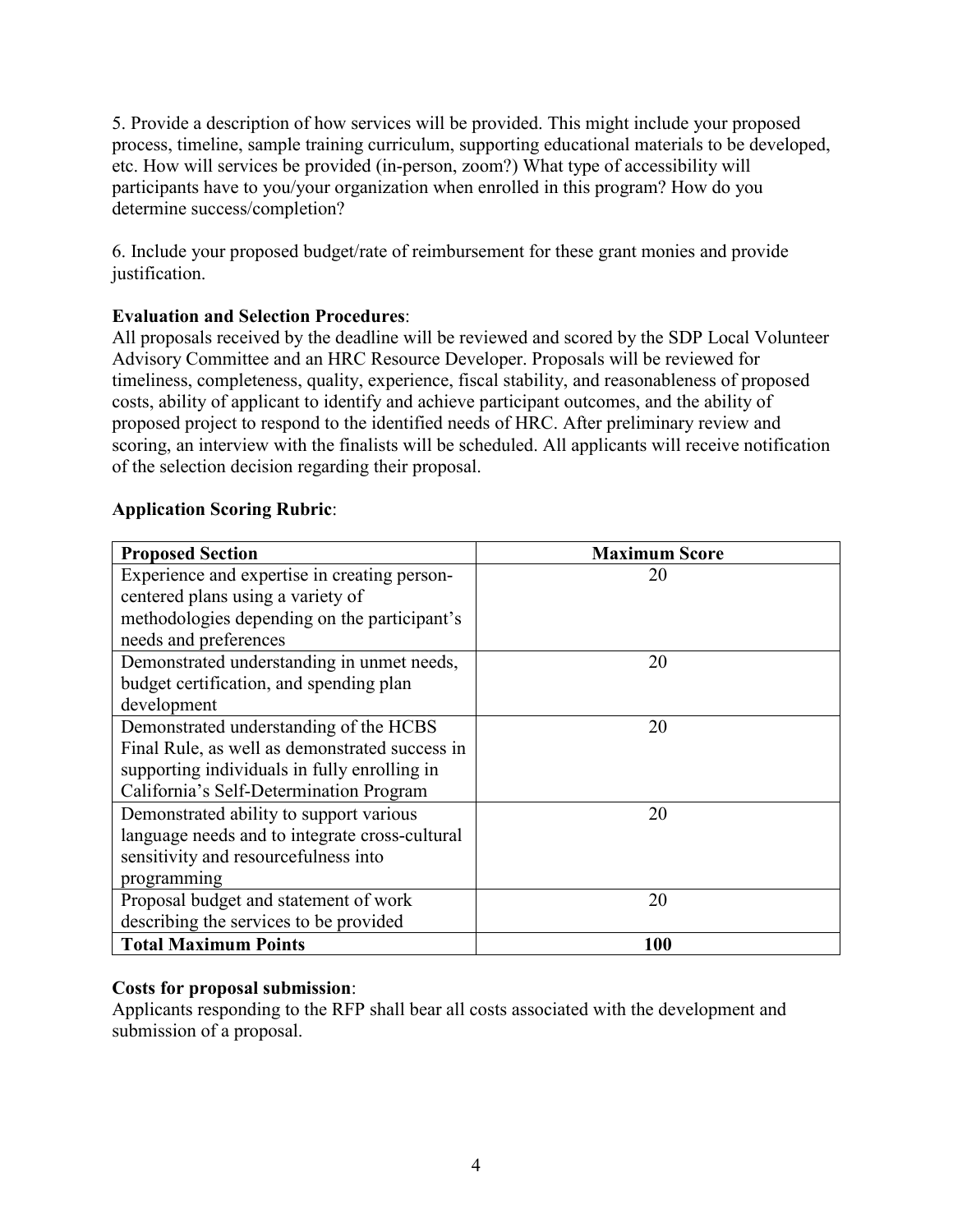**Inquiries/request for assistance**: All additional inquiries regarding this application or requesting technical assistance for this RFP only should be directed to Resource.Development@harborrc.org.

| 2/1/2022                                           | Notice of Release of Request for Proposal                                  |
|----------------------------------------------------|----------------------------------------------------------------------------|
| Deadline extension: $3/31/2022$ by<br>11:59 PM PST | Proposal Submission Due                                                    |
| Week of 4/4/2022                                   | Evaluation of Proposals by Selection Committee                             |
| Week of 4/11/2022                                  | Applicant Interviews (if needed)                                           |
| After 4/18/2022                                    | Approval issued and notification emailed to applicants,<br>contract signed |

### **Tentative RFP timeline is as follows**:

# **Reservation of rights**:

HRC reserves the right to request or negotiate changes in a proposal, to accept all or part of a proposal, or to reject any or all proposals. HRC may, at its sole and absolute discretion, select no provider for these services if, in its determination no applicant is sufficiently responsive to the need. HRC reserves the right to withdraw this Request for Proposal (RFP) and/or any item within the RFP at any time without notice. HRC reserves the right to disqualify any proposal which is incomplete or does not comply with the RFP guidelines. This RFP is being offered at the discretion of HRC. It does not commit the regional center to award any grant. The final selection for this RFP is not subject to appeal. All applicants will receive written email notification of the decision regarding their proposal and an announcement of the applicant awarded the project will be posted on Harbor Regional Center's website: https://www.harborrc.org/rfps-grant-awards.

#### **Award process**:

In conjunction with the SDP Local Volunteer Advisory Committee, HRC will issue an award letter via email to the applicant selected for the provision of these coaching services. The award letter will provide instructions for completing the contracting process, to include a contract, business associate agreement and documentation of appropriate insurance. The applicant selected will be expected to complete and submit all required documentation to complete the contracting process.

#### **Submission of proposals**:

All proposals must conform to the attached Proposal Writing Guidelines and Content Requirements. The applicant must submit the completed proposal as one electronic copy to Resource.Development@harborrc.org.